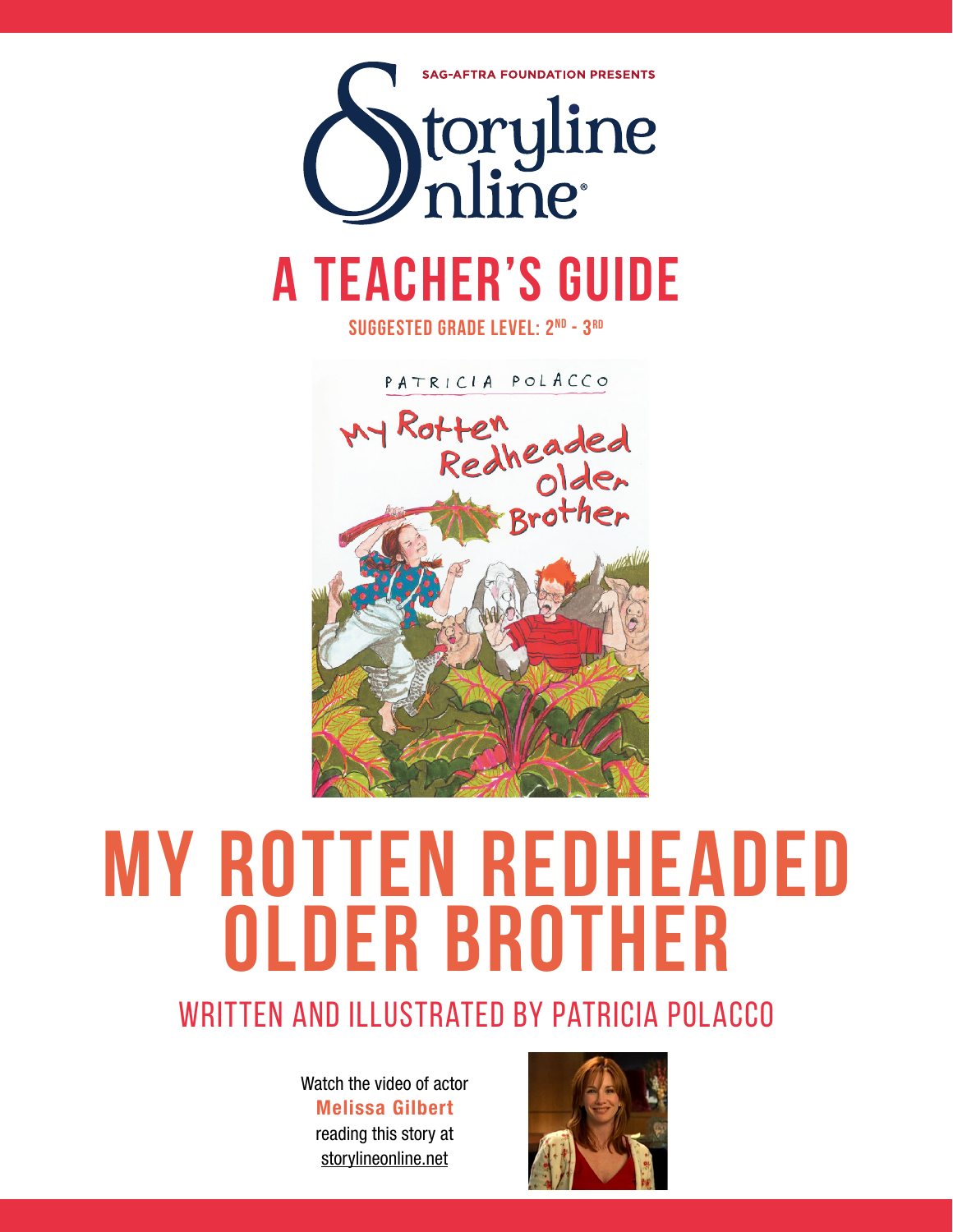# **about this story**

# **SYNOPSIS**

Tricia can't stand her rotten redheaded older brother Richie, who can do everything better than she can. So when her grandmother tells her a wish made on a shooting star will come true, she knows exactly what to wish for - to be able to do something, anything, better than Richie.

### **THEMES IN THE STORY**

Sibling rivarly, Family, Conflict

**PAGE 2 • A teacher's GUIDE • My rotten redheaded older brother • © 2018 SAG-AFTRA FOUNDATION**

About This Guide: The purpose of this guide is to enhance the ELA curriculum by providing quality children's literature to engage students in listening to expressive read alouds. Suggested story related activities are aligned with ELA Common Core Standards.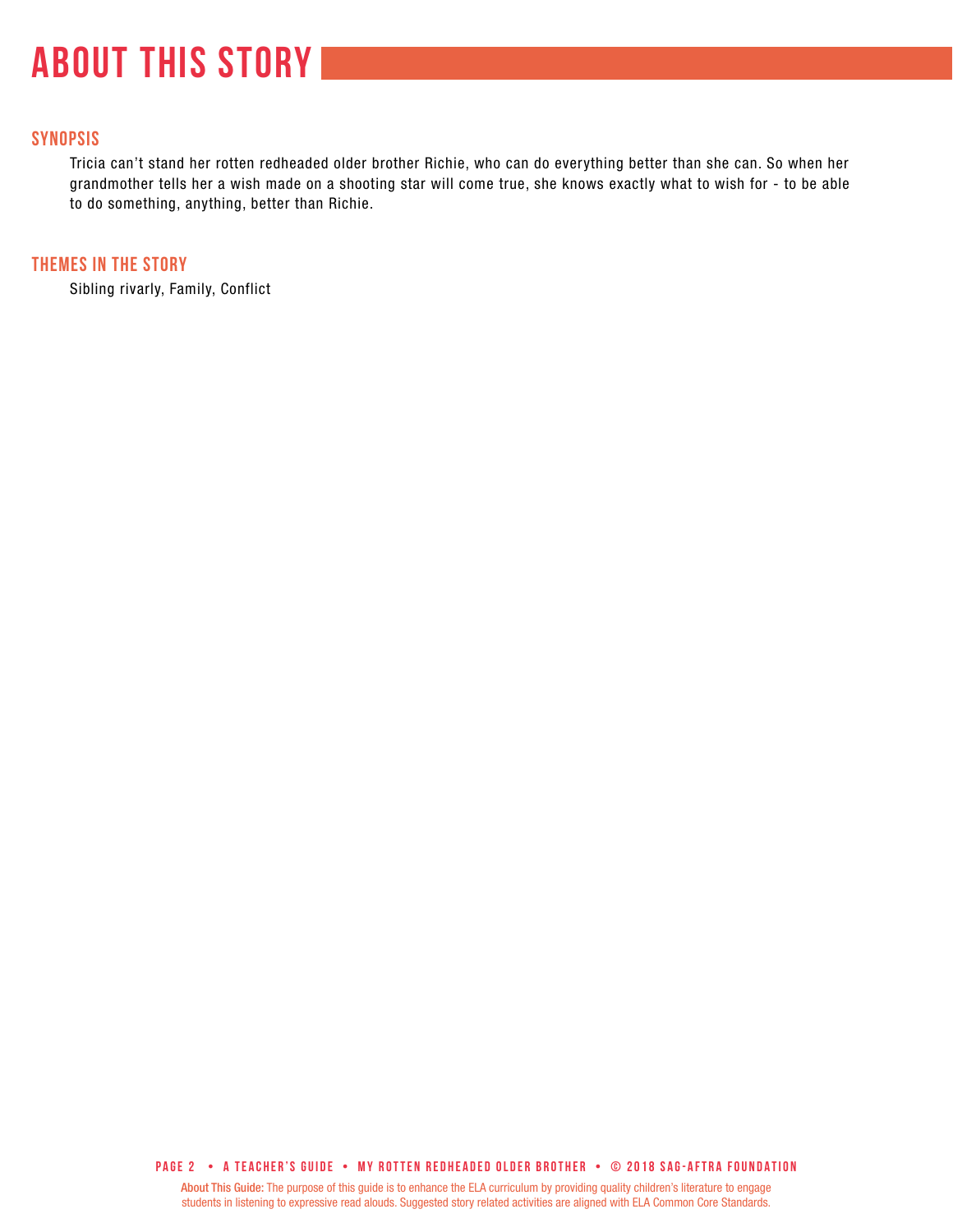# **Suggested grade level: 2nd - 3 rd**

#### **ela common core standard**

Reading Literature: Students read and respond to works of literature with emphasis on comprehension, making connections among ideas and between texts with focus on textural evidence. *Standards listed below are for 2nd and 3rd grades, but can be adapted to kindergarten standards.*

#### **before viewing**

| <b>Standards:</b> | CCSS.SL.2.1, CCSS.SL.3.1                                                                                                                                                                  |
|-------------------|-------------------------------------------------------------------------------------------------------------------------------------------------------------------------------------------|
| Objective:        | Tap knowledge and build background to prepare for reading the story.                                                                                                                      |
| Procedure:        |                                                                                                                                                                                           |
| Step 1:           | Build background for students by discussing siblings:<br>• How do you get along with your brother or sister?<br>• Are they sometimes annoying?<br>• What do they do that really bugs you? |

Step 2: Introduce the story, My Rotten Redheaded Older Brother. Ask students to predict what might happen in the story.

#### **during viewing**

| Focus: | Make a Text-to-Self Connection |
|--------|--------------------------------|
|--------|--------------------------------|

Standards: CCSS.SL.2.2, CCSS.SL.2.2

- Objective: Students will listen to story and answer teacher posed questions appropriately.
- Procedure: After the beginning pages, stop the video and ask who is telling the story? How do you know? Continue to stop video at appropriate parts to ask questions that focus on the relationship of the main character and her brother.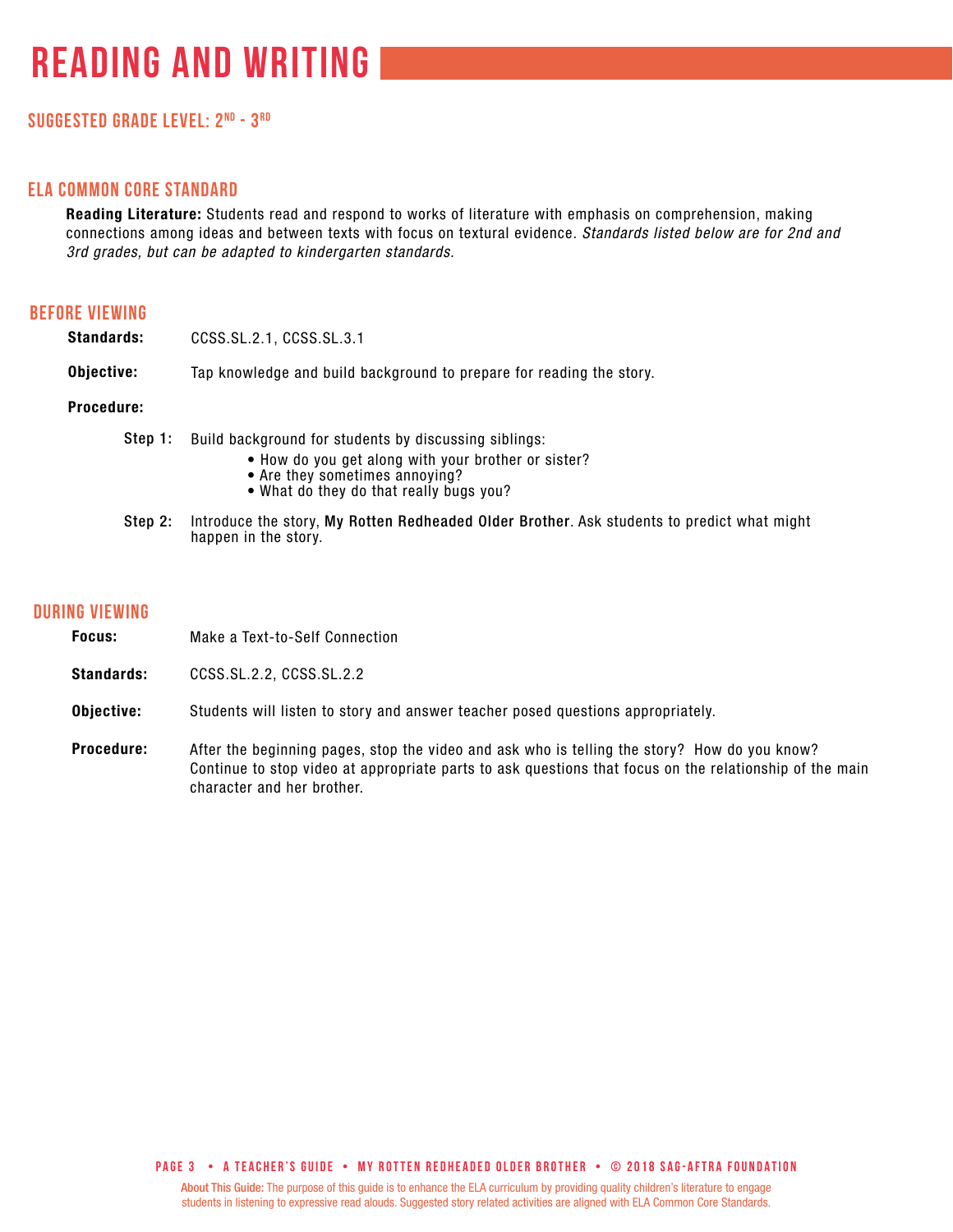#### **after viewing**

| Standards: |         | CCSS.RL.3.9                                                                                                                            |
|------------|---------|----------------------------------------------------------------------------------------------------------------------------------------|
| Objective: |         | Students will compare and contrast Richard (the redheaded brother) with an older sibling or friend.                                    |
| Materials: |         | Compare and Contrast Venn Diagram ( $\mathbb Q$ Google It!)                                                                            |
| Procedure: |         |                                                                                                                                        |
|            | Step 1: | Have students discuss Richard – does he remind you of anyone you know?                                                                 |
|            | Step 2: | Tell students they are going to use a Venn diagram to tell how Richard is alike and different from the<br>person they are thinking of. |
|            | Step 3: | Explain how to complete the Venn diagram.                                                                                              |
|            | Step 4: | Have students complete it independently.                                                                                               |
|            | Step 5: | Allow time to share.                                                                                                                   |
|            |         |                                                                                                                                        |

Extension Activity: Compare and contrast story elements in *My Rotten Redheaded Older Brother* with *Thank you, Mr. Falker* by Patricia Polacco, found on Storyline Online.

### **reading response**

Standards: CCSS.RL.2.1, CCSS.RL.3.1

Objective: Students will answer the prompt using at least two details from text to support the response.

Reading Prompt: How does Bubba feel about Patricia and Richard? Use details from the text to support your response.

# **writing - directions**

| <b>Standards:</b> | CCSS.W.2.1, CCSS.W.3.1                                                                                                                                              |
|-------------------|---------------------------------------------------------------------------------------------------------------------------------------------------------------------|
| Objective:        | Students will write an opinion piece supporting their point of view with reasons. Students will use grade<br>appropriate sentence structure, grammar, and spelling. |
|                   | <b>Writing Prompt:</b> Do you think Richard is a bully? Use evidence to support your opinion.                                                                       |
| <b>Materials:</b> | <b>Writing Tools</b>                                                                                                                                                |
| Procedure:        | Teacher Prep: Make a 2 column chart:<br>Title: Is Richard the Redheaded Older Brother a bully?<br>Label columns: YES<br>NO.                                         |
|                   | Step 1: Present the writing prompt to students: Do you think Richard is a bully? Why or why not?                                                                    |
| Step 2:           | Have students discuss the prompt using the Think $-$ Group $-$ Share Strategy:<br>• Think on your own - Discuss with a group - Share with the class.                |
| Step 3:           | Record student responses on the chart during the whole class share.                                                                                                 |
|                   |                                                                                                                                                                     |

Step 4: Use the Writing Process to have students complete the assignment.

About This Guide: The purpose of this guide is to enhance the ELA curriculum by providing quality children's literature to engage students in listening to expressive read alouds. Suggested story related activities are aligned with ELA Common Core Standards. **PAGE 4 • A teacher's GUIDE • My rotten redheaded older brother • © 2018 SAG-AFTRA FOUNDATION**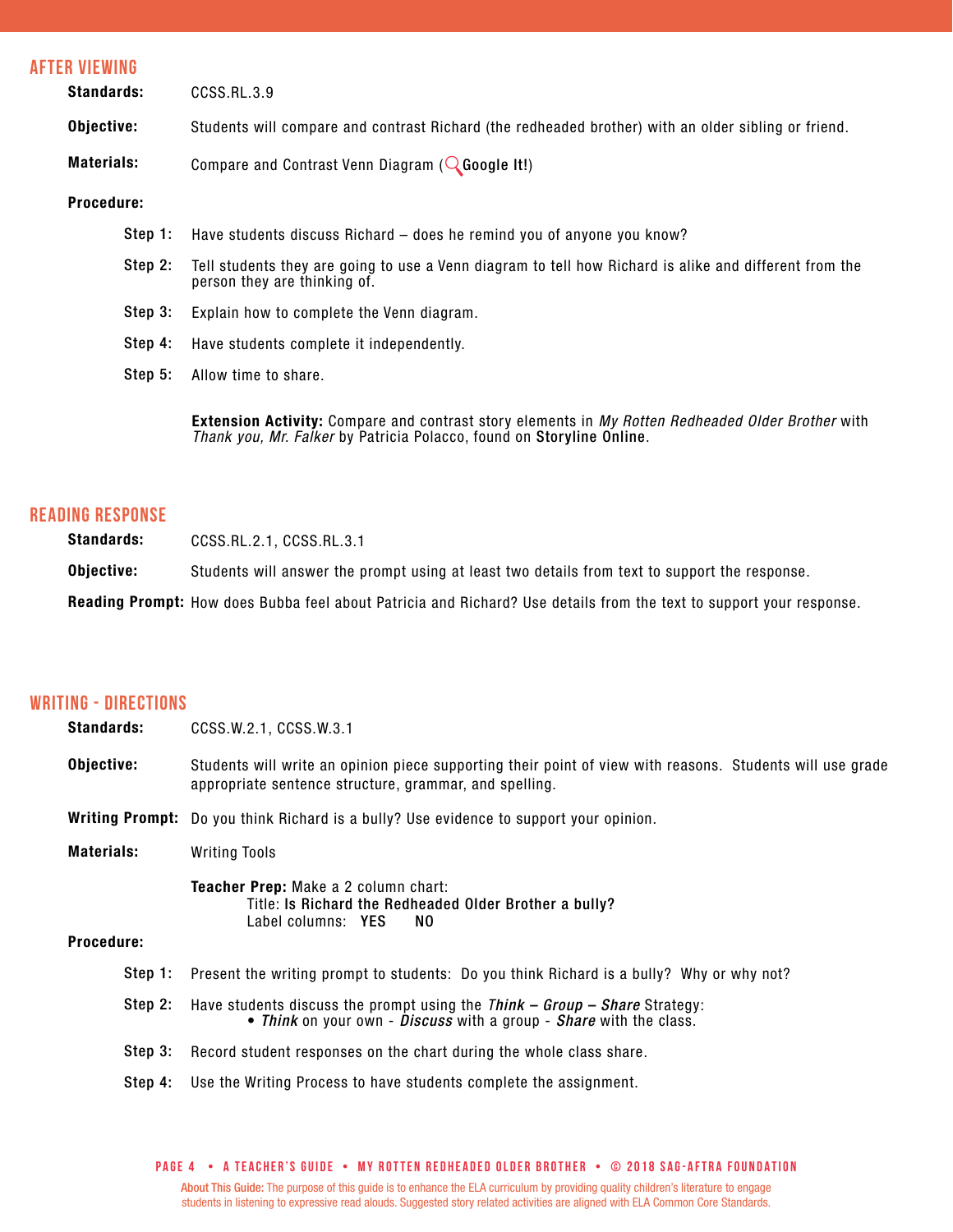# **across the curriculum activities**

# **Science / technology**

Students use the internet to research shooting stars.

#### MATERIALS —

Computers with internet access

Teacher Prep: Prepare a question sheet for students to use during their research. Sample questions are below:

- What is a shooting star?
- What causes a shooting star?
- What are shooting stars made of?
- What happens if a shooting star hits Earth?
- Other interesting science facts about shooting stars:

#### PROCEDURE —

- Model how to find information using the internet. Step 1:
- Tap knowledge and build background about shooting stars. Step 2:
- Distribute question sheets to students and explain that they will use the internet to research shooting stars. Step 3:
- After students have completed their research, have them create a poster to show their results. Step 4:

# **ART – Starry Night Sky**

#### MATERIALS —

Black construction paper Glue Glitter – silver and gold

#### PROCEDURE —

- Place drops or lines of glue on the construction paper. Students can also use a craft stick to draw shapes or stars. Another option is to use a straw to blow the glue globs randomly across the paper. Step 1:
- Sprinkle the glitter on the glue. Step 2:
- Let dry and shake off the excess glitter. Step 3: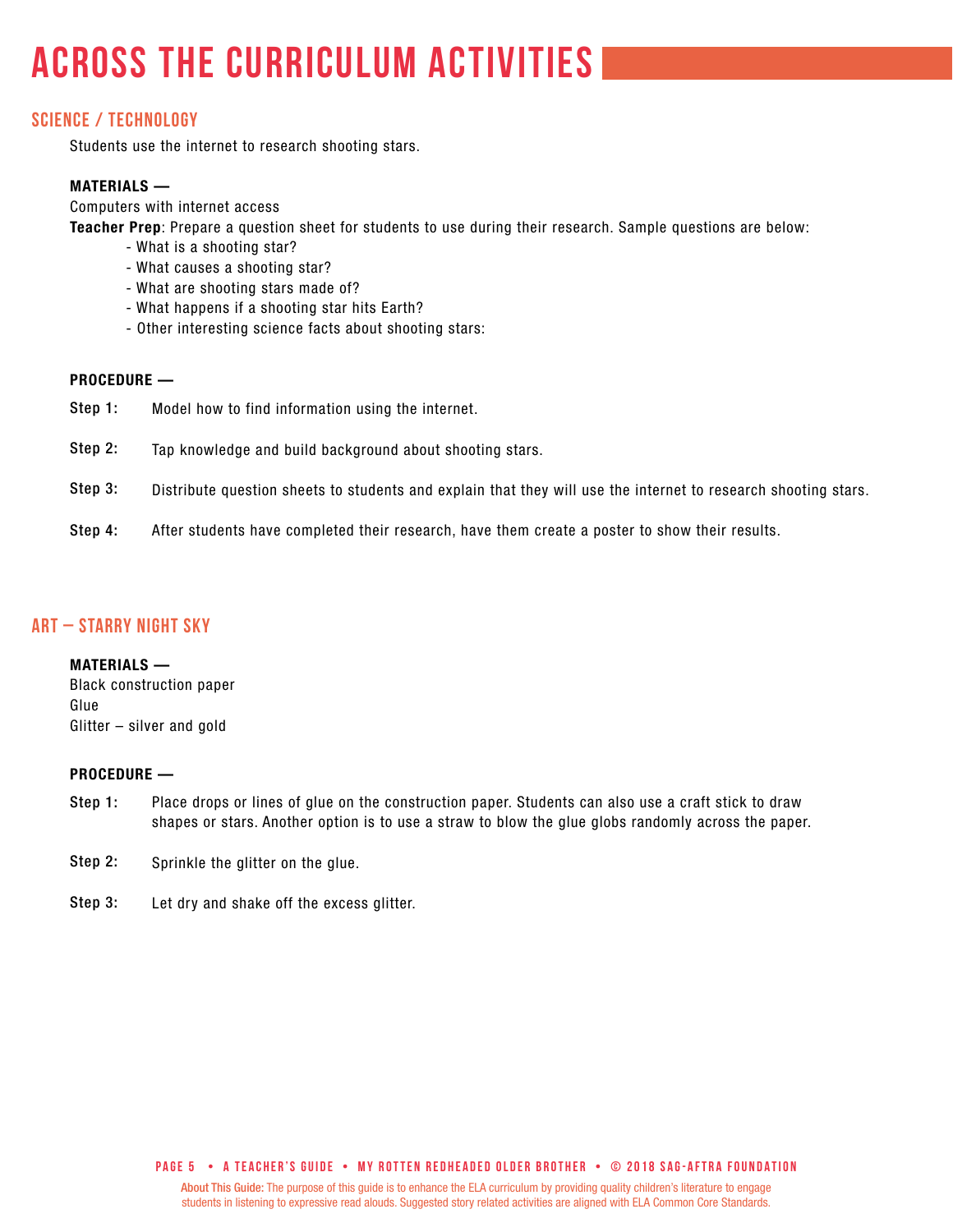#### **MATH – What's My Age?**

#### MATERIALS —

Chart paper or SmartBoard Math journal or paper

#### PROCEDURE —

- Remind students that Richard would always remind Trisha that he is "4 years older than her always will be." Tell students that they are going to help you write a story problem to figure out how old Richard is. Step 1:
- Before we can figure out Richard's age, we need to know Trisha's age. Ask students how old do they think Trish is? (answer should be about 8) Step 2:
- Model how to construct a story problem to figure out how old Richard is. For example: *Trisha is 8 years old. Richard always reminds Trisha that he is 4 years older than her – always will be. How old is Richard?* Step 3:
- Have students solve the problem using addition. Step 4:
- Ask: Suppose Richard was 11 years old. How would we figure out Trisha's age? Step 5:
- Guide students in creating a story problem for this scenario using the same modeled template. For example: *Richard is 11 years old. He always reminds Trisha that he is 4 years older that her – always will be. How old is Trisha?* Have students explain how to solve the problem using subtraction. Step 6:
- Explain to students that they will write two story problems based on their age and the ages of family members: One that requires addition to solve; and the other that requires subtraction to solve. They can use the same story template as modeled above. Step 7:
- Have students exchange problems with a partner and solve. Step 8: